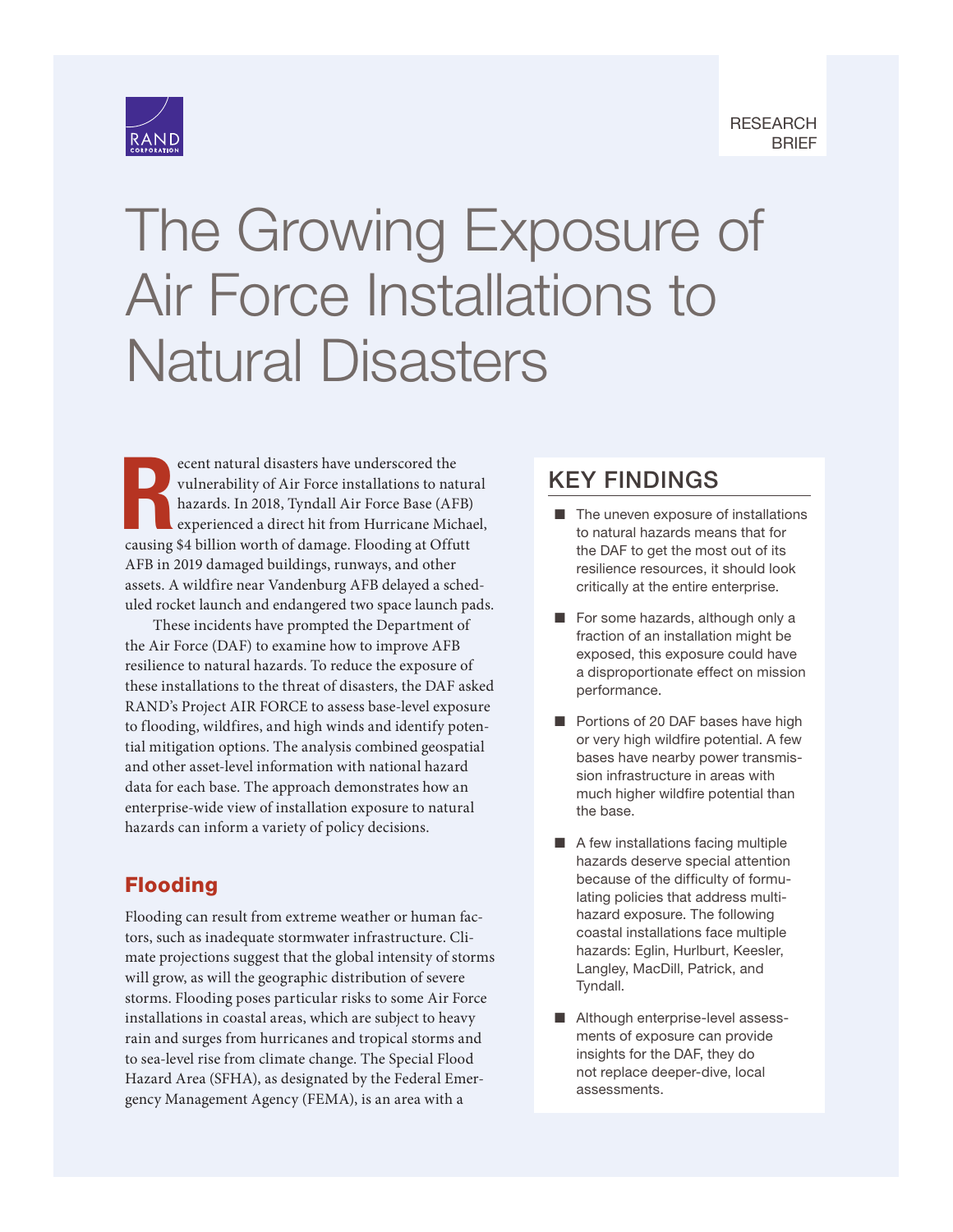1-percent annual exceedance probability of flooding in any given year (usually referred to as a 100-year flood). Figure 1 shows the percentage of land in each AFB that is located in the SFHA.

As shown in Figure 1, two bases have more than 75 percent of their area in flood hazard zones: Langley (Virginia) and MacDill (Florida). More-granular analysis shows that Langley and MacDill each have multiple assets in flood hazard zones, including all runways. Wright-Patterson, Eielson, and Seymour Johnson AFBs also have assets in multiple categories in the SFHA zones.

## Hurricanes

Tyndall AFB suffered extensive damage from Hurricane Michael in 2018: Approximately 750 assets were hit. Future hurricanes could inflict even greater damage on high-risk bases (shown in Figure 2). To estimate the potential costs of future hurricane damage, the researchers simulated future building-repair costs for installations that suffer similar damage. The analysis simulated cases with roughly 15 percent higher (worst

case) and 15 percent lower (best case) damage than the Tyndall case.

The simulation showed that five locations would have costs spanning a range similar to Tyndall's costs. Four locations, however (Lackland, Eglin, Robins, and Patrick), would have notably higher estimated costs. These costs stem from a combination of the number and types of buildings at these locations. The results suggest that the variation in assets exposed to a Michael-like hurricane could translate to substantially different repair costs for different installations.

## **Wildfires**

The average base-wide exposure to wildfire is low or very low for 80 percent of installations; however, 20 installations have areas with high or very high Wildfire Hazard Potential (WHP—see Figure 3). Vandenberg, Eglin, Beale, Mountain Home, and Moody AFBs have the highest relative average exposure. These five bases also have the highest percentage of base area with high or very high WHP. Fifteen other bases face elevated risks from wildfire exposure. Because fires threaten

#### FIGURE 1

Two Bases Have More Than 75 Percent of Their Area in Flood Hazard Zones



SOURCES: RAND analysis of FEMA National Flood Hazard Layer data and Homeland Infrastructure Foundation–level data.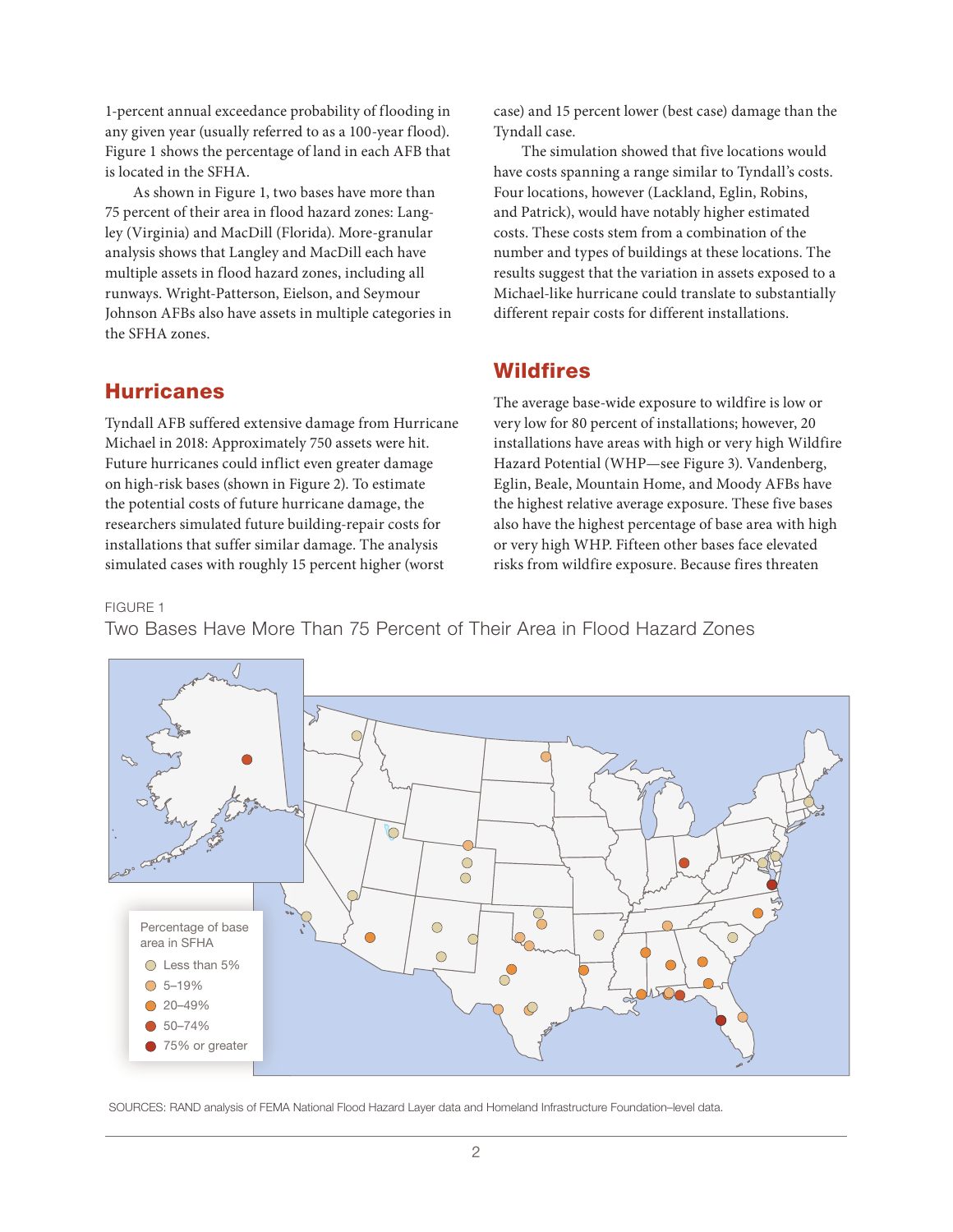#### FIGURE 2

A Simulation Showed That Hurricane Michael–Level Damage Could Exceed That Inflicted on Tyndall in 2018



#### FIGURE 3 Wildfire Risk Does Not Stop at the Base Perimeter



Mean wildfire potential on base